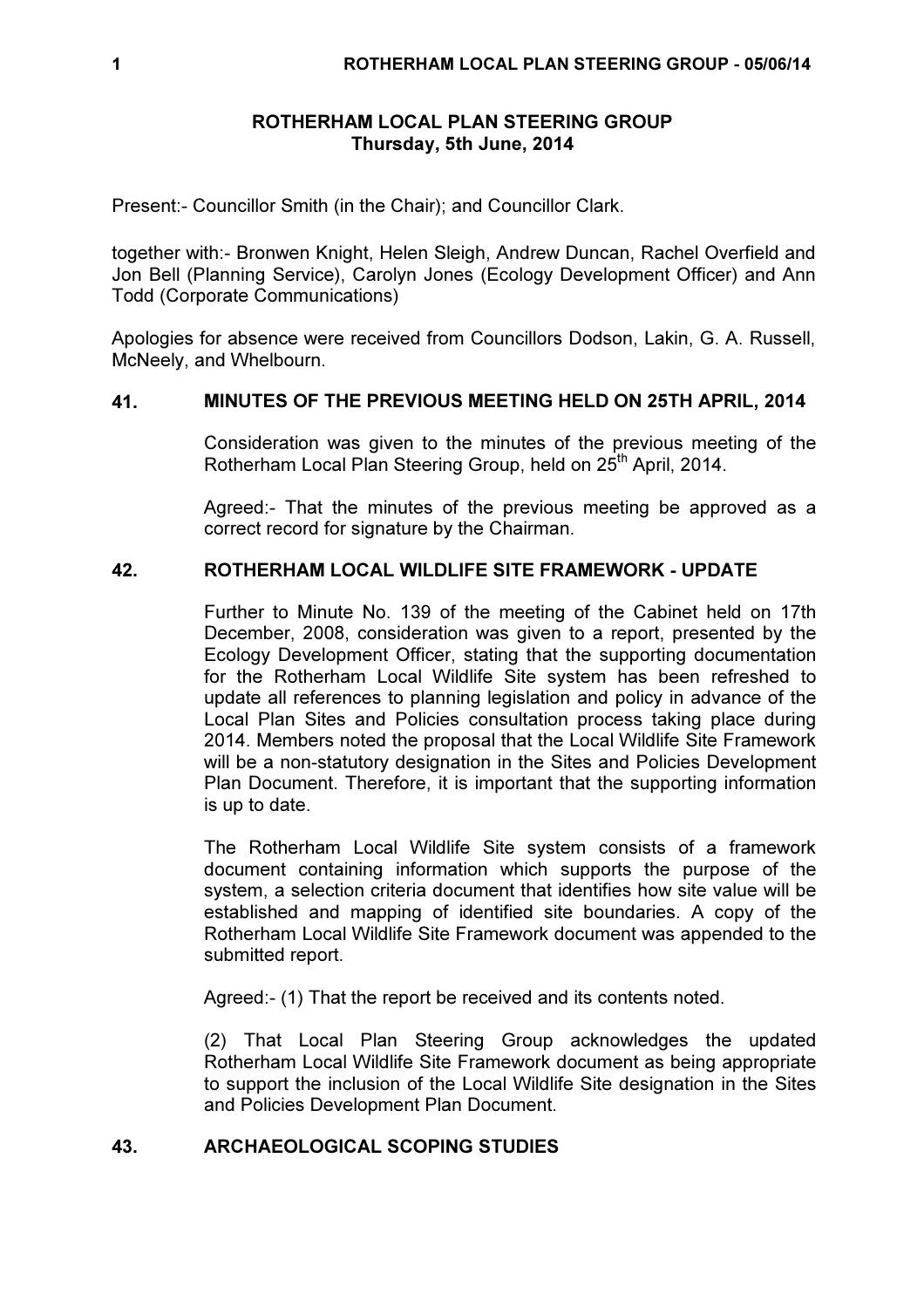Consideration was given to a report, presented by the Planning Officer, providing information about the archaeological evidence base work carried out to inform the final draft Sites and Policies Document and accompanying Policies Map 2014, in terms of heritage constraints. The work will be of use to prospective developers and planners in respect of the archaeological requirements needed to support the submission of planning applications, should these sites eventually come forward in the Local Plan.

The report stated that, during 2012 and 2013, Wessex Archaeology had undertaken scoping studies of 211 preferred sites for inclusion in the Rotherham Local Plan. A third archaeological study is nearing completion for approximately 39 additional potential allocation sites, necessitated by the Local Plan Inspector's higher housing target for the Core Strategy. These additional sites have been assessed to the same standards and methodology as the previous studies. The specific aims for all the studies were detailed in the submitted report.

Each site has been allocated a significance level of International, National, Regional, high Local, medium Local, low Local, Negligible or Unknown depending upon the factors described in the report. The recommendations of the reports were used in the Local Plan site selection methodology to inform allocation site selection in the final draft Sites and Policies Document 2014 and Policies Map. Any of the allocation sites identified, which would significantly affect nationally important archaeological sites, were automatically discounted from the local plan site selection process.

Agreed:- (1) That the report be received and its contents noted.

(2) That the Local Plan Steering Group supports the Archaeological Scoping Studies as Local Plan evidence base documents used in the preparation of the final draft Sites and Policies Document and Policies Map 2014 and for informing possible future planning application submission requirements.

# 44. GREEN BELT - DETAILED REVIEW

Further to Minute No. 38 of the meeting of the Local Plan Steering Group held on 25th April, 2014, consideration was given to a report, presented by the Senior Planning Officer, stating that the Strategic Green Belt Review was completed in June 2012 and informed the production of the Publication Core Strategy. The subsequent, detailed review of Rotherham's Green Belt allows consideration of impact on the Green Belt to be taken into account when determining allocations and detailed site boundaries for the Sites and Policies Development Plan Document.

During discussion, Members made reference was made to specific sites throughout the Borough area, including land at Thorpe Hesley (which had formerly been allocated for housing in previous years) and the site of the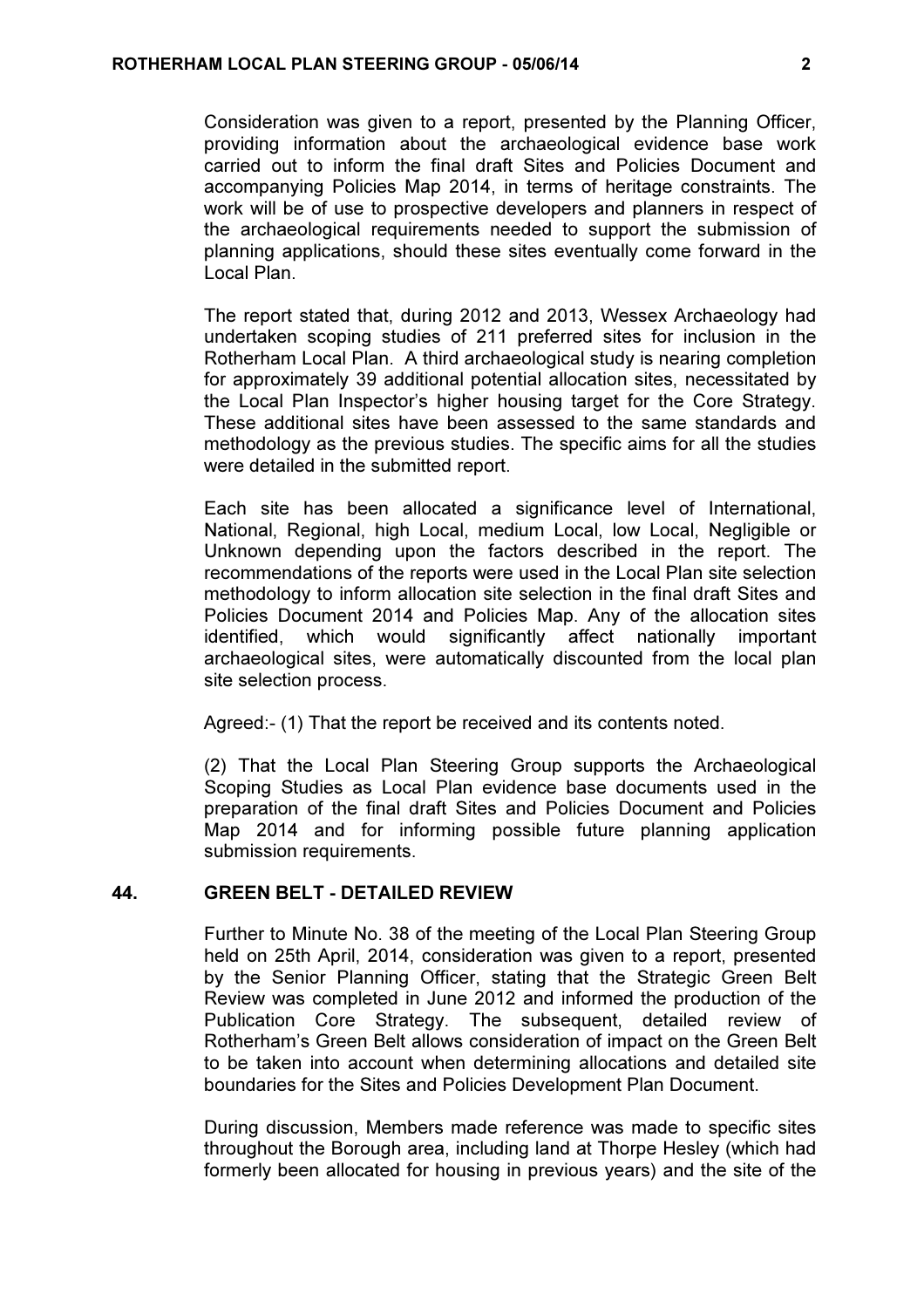Maltby Colliery. Both of these two and several other key sites had been examined in terms of the best options for alterations to the Green Belt.

Altogether, the review of the Green Belt had examined more than one hundred sites and, as expected, the results had varied widely. There are some sites being considered for allocation which the review identifies as having significant impact on the openness of the green belt, at a local level. There were many others where only moderate or low level impacts were assessed. In all cases, the systematic assessment allowed decisions to be made as to whether potential harm to the wider Green Belt outweighed the reasons for proposing any given allocation and whether the most appropriate boundaries have been drawn.

Members were informed that the Strategic Green Belt Review applied a set of criteria, derived from the purposes for including land within the Green Belt, to parcels of Green Belt Land; the findings of which were taken into consideration in the production of the Core Strategy and the sites selection process for the Sites and Policies Development Plan Document.

Agreed:- (1) That the report be received and its contents noted.

(2) That the Detailed Green Belt Review be supported as a Local Plan evidence base document used in the preparation of the final draft Sites and Policies Document and Policies Map.

#### 45. HERITAGE IMPACT ASSESSMENT

Further to Minute No. 39 of the meeting of the Local Plan Steering Group held on 25th April, 2014, consideration was given to a report presented by the Assistant Conservation Officer, stating that as part of the consultation process on the final draft Sites and Policies Document, English Heritage had identified a number of potential preferred sites where there may possibly be a negative impact on the setting of Conservation Areas. In view of the duty on local authorities to preserve or enhance the character and appearance of their Conservation Areas, the recommendation of English Heritage was to carry out an assessment of the contribution these sites make to the character of their respective Conservation Areas.

This report provided information about the Heritage Impact Assessment and subsequent site visits with representatives of English Heritage, carried out in order to comply with the recommendation. The Heritage Impact Assessment report will contribute to the finalisation of Rotherham's final draft Sites and Policies Document and accompanying Policies Map prior to consultation during the Summer 2014.

In addition, the Heritage Impact Assessment will be made available as a supporting document to the public consultation on the final draft Sites and Policies document.